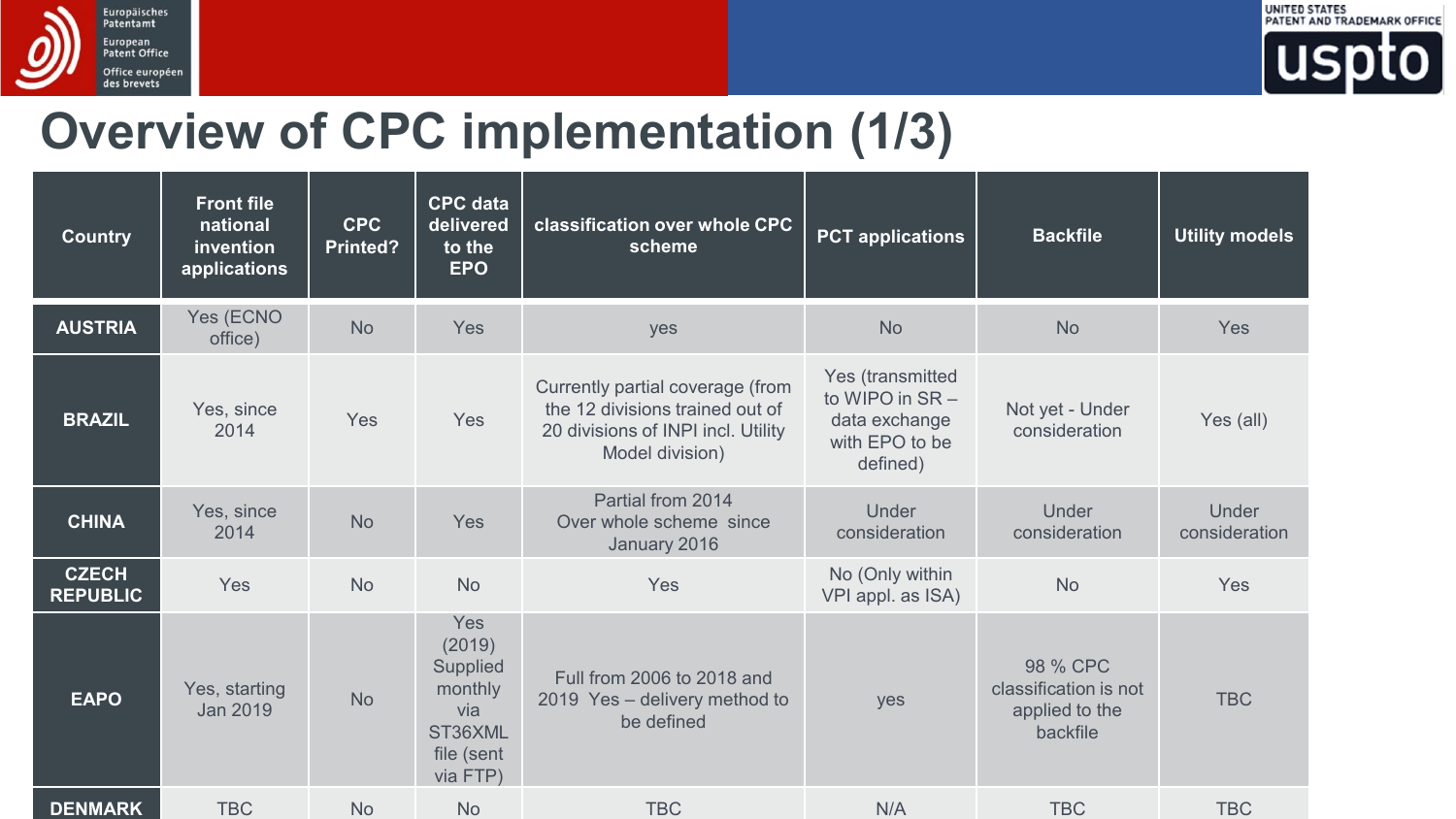



## **Overview of CPC implementation (2/3)**

| <b>Country</b>     | <b>Front file</b><br>national<br><i>invention</i><br>applications | <b>CPC</b><br>printed?  | <b>CPC</b> data<br>delivered to<br>the EPO | classification<br>over whole CPC<br>scheme | <b>PCT</b> applications                                       | <b>Backfile</b>                                                              | <b>Utility</b><br>models |
|--------------------|-------------------------------------------------------------------|-------------------------|--------------------------------------------|--------------------------------------------|---------------------------------------------------------------|------------------------------------------------------------------------------|--------------------------|
| <b>FINLAND</b>     | Yes (ECNO<br>office)                                              | <b>No</b>               | <b>Yes</b>                                 | yes                                        | Yes                                                           | No commitment                                                                | N/A                      |
| <b>GREECE</b>      | 2015                                                              | Yes                     | <b>Yes</b>                                 | yes                                        | N/A                                                           | Yes - completed in 2014                                                      | Yes since<br>2014        |
| <b>ISRAEL</b>      | Sept 2016                                                         | <b>No</b>               | Planned in<br>Q2 2018                      | Yes                                        | Planned by the end of 2018                                    | No commitment                                                                | <b>None</b>              |
| <b>HUNGARY</b>     | <b>No</b>                                                         | <b>No</b>               | Yes (TBC)                                  | Yes                                        | Yes                                                           | <b>No</b>                                                                    | <b>No</b>                |
| <b>KOREA</b>       | 2014                                                              | Yes since<br>April 2015 | <b>Yes</b>                                 | yes                                        | Yes, since 7 June 2016. Way to<br>exchange data to be defined | All backfile to be done by<br>end 2018                                       | N/A                      |
| <b>MEXICO</b>      | yes                                                               | <b>No</b>               | yes                                        | yes                                        | N/A                                                           | Expected to start in<br>January 2017 subject to<br>availability of resources | Yes (acc.<br>to MoU)     |
| <b>NETHERLANDS</b> | Expected in<br>2018                                               | <b>No</b>               | <b>No</b>                                  | yes                                        | N/A                                                           | No commitment                                                                | N/A                      |